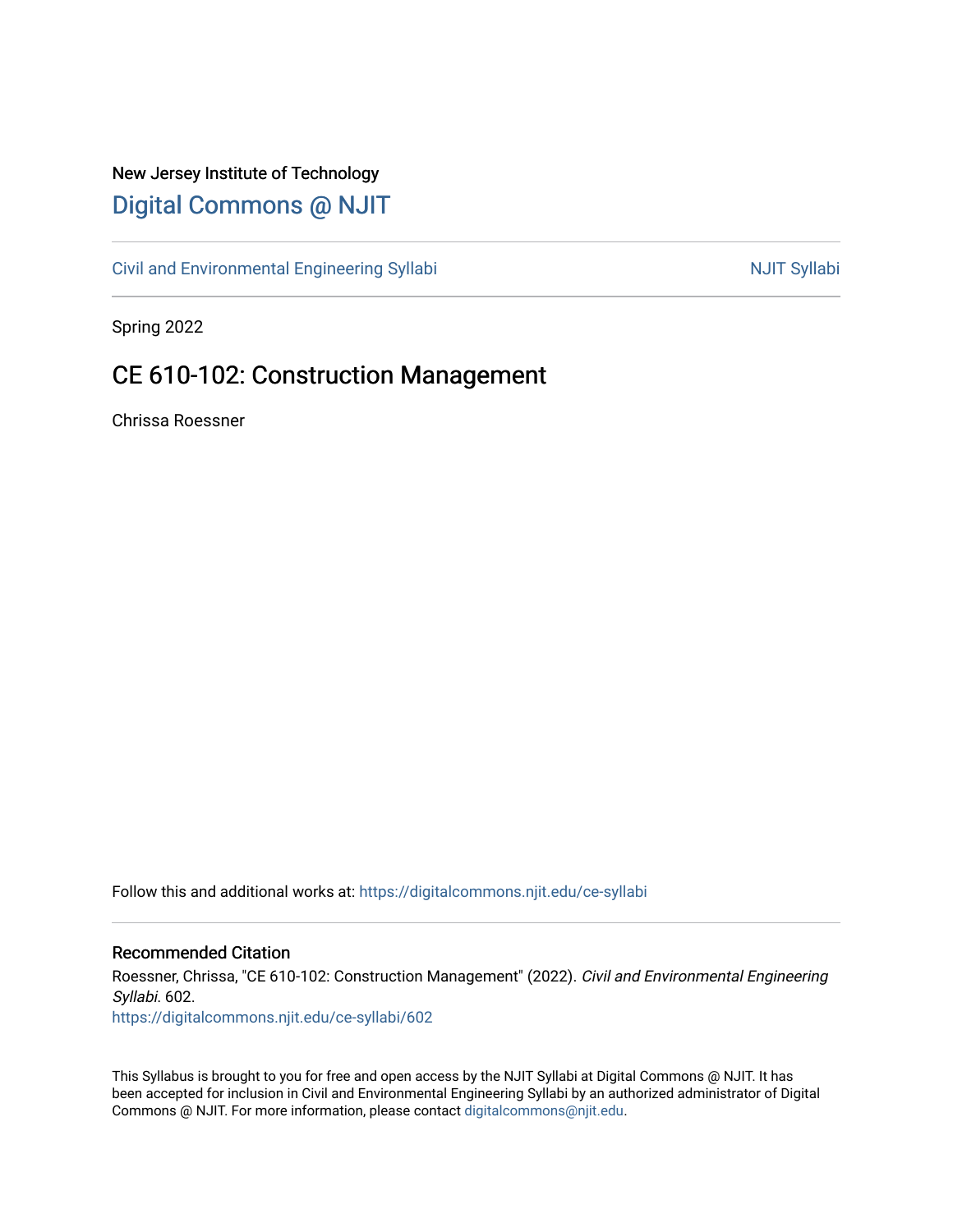New Jersey Institute of Technology John A. Reif Department of Civil & Environmental Engineering

CE 610-102 – Construction Management Spring 2022 Fridays, 6:00 PM to 8:50 PM (In-person / Synchronous) Chrissa Roessner, PE (Adjunct Professor) Tiernan (TIER) 108 cdr44@njit.edu

Restriction: B.S. degree in CE, technology, architecture, or related field. Managerial aspects of contracting. Study of an individual firm in relation to the entire construction industry. Topics include contractor organization and management, legal aspects of construction, and financial planning.

 "Academic Integrity is the cornerstone of higher education and is central to the ideals of this course and the university. Cheating is strictly prohibited and devalues the degree that you are working on. As a member of the NJIT community, it is your responsibility to protect your educational investment by knowing and following the academic code of integrity policy that is found at: http://www5.njit.edu/policies/sites/policies/files/academicintegritycode.pdf.

Please note that it is my professional obligation and responsibility to report any academic misconduct to the Dean of Students Office. Any student found in violation of the code by cheating, plagiarizing or using any online software inappropriately will result in disciplinary action. This may include a failing grade of F, and/or suspension or dismissal from the university. If you have any questions about the code of Academic Integrity, please contact the Dean of Students Office at dos@njit.edu."

| Date           | Topic                                               |  |  |
|----------------|-----------------------------------------------------|--|--|
|                | Introductions                                       |  |  |
| Fri 01/21/2022 | Discuss Syllabus & Term Project                     |  |  |
|                | Overview, Bidding & Contract Management             |  |  |
| Fri 01/28/2022 | <b>Contracts &amp; Specifications</b>               |  |  |
| Fri 02/04/2022 | <b>Business Structuring (Overview)</b>              |  |  |
|                | Financing & Insurance                               |  |  |
| Fri 02/11/2022 | Quiz No. 1                                          |  |  |
|                | <b>Contractor Personnel</b>                         |  |  |
|                | <b>Owner Personnel</b>                              |  |  |
|                | Record Keeping                                      |  |  |
| Fri 02/18/2022 | Personnel & People Management                       |  |  |
|                | <b>Supervising Personnel</b>                        |  |  |
| Fri 03/04/2022 | Quiz No. 2                                          |  |  |
|                | <b>Construction Safety</b>                          |  |  |
|                | <b>Guest Speaker: Domestic &amp; International</b>  |  |  |
|                | <b>Construction Management Experience</b>           |  |  |
| Fri 03/11/2022 | Midterm Exam                                        |  |  |
| Fri 03/18/2022 | No Class - Spring Break                             |  |  |
| Fri 03/25/2022 | Scheduling                                          |  |  |
| Fri 04/01/2022 | <b>Scheduling (Continued)</b>                       |  |  |
| Fri 04/08/2022 | Quiz No. 3                                          |  |  |
|                | <b>Estimating &amp; Resource Allocation</b>         |  |  |
|                | <b>Materials Management</b>                         |  |  |
| Fri 04/15/2022 | No Class - Good Friday                              |  |  |
| Fri 04/22/2022 | <b>Business &amp; Legal Aspects of Construction</b> |  |  |
|                | <b>Negotiating Contracts &amp; Extra Work</b>       |  |  |
|                | <b>Guest Speaker: Negotiation of Contracts</b>      |  |  |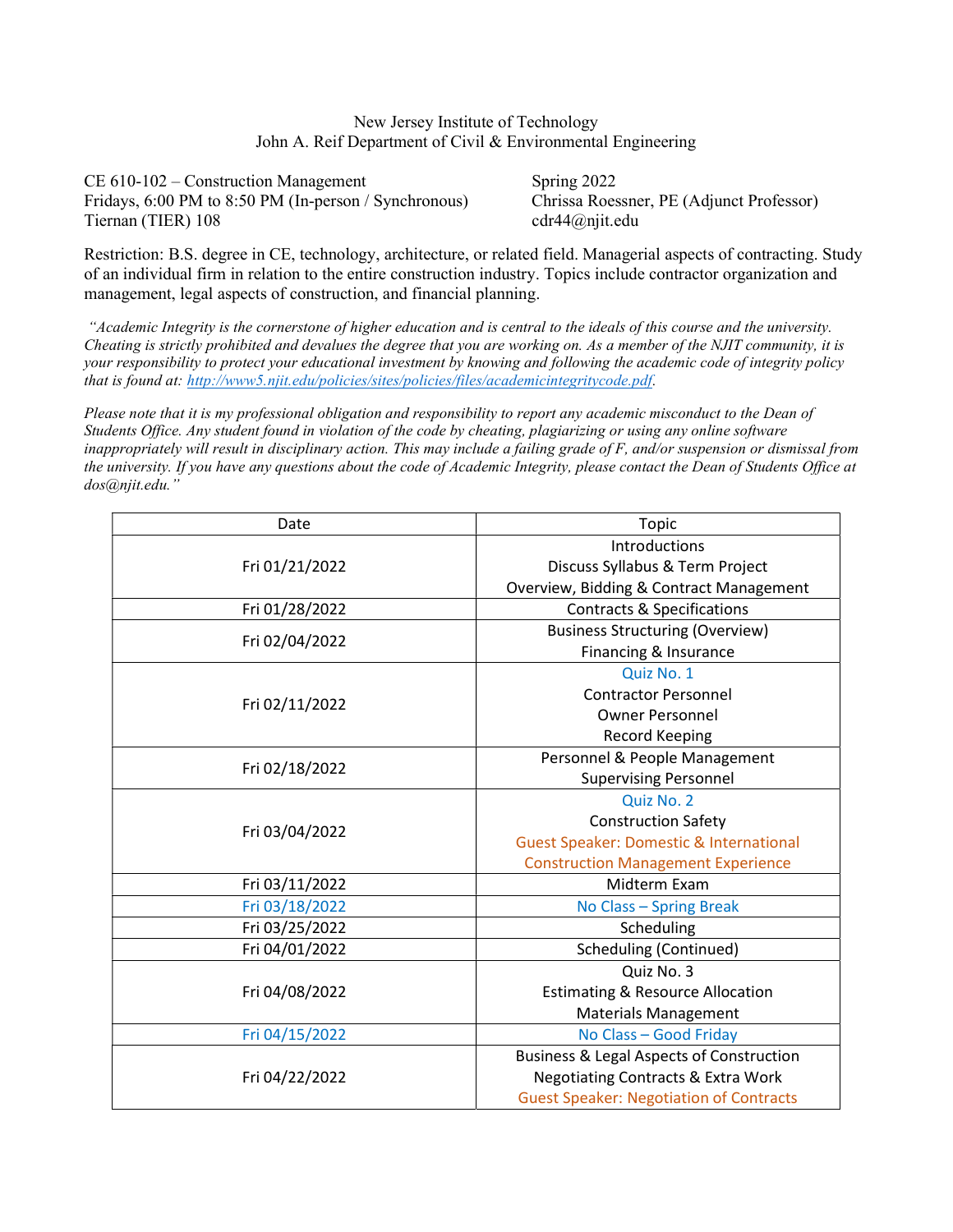| Fri 04/29/2022        | Contracts & Claims<br><b>Guest Speaker: Mediation, Arbitration, Litigation</b> |  |
|-----------------------|--------------------------------------------------------------------------------|--|
| Tues 05/03/2022       | <b>Student Presentations - Research Projects</b>                               |  |
| Date and Time Pending | Final Exam                                                                     |  |

Note: No sessions on Fridays 3/18/22 (Spring Break) and 4/15/22 (Good Friday).

#### Office Hours

By Appointment (by video or phone conference). Please email professor to make an office appointment. Generally, office hours are virtual or on campus Fridays between 5:30 PM and 6:00 PM.

#### Attendance and Virtual Attendance Policy

Students are expected to attend every class in-person as scheduled. Attendance will be tracked.

For instances when synchronous instruction is directed by NJIT administration, the following guidance applies:

Students will be expected to attend every class virtually with camera ON and microphone working to be able to interact and participate during class. Students will be required to have access to a camera and microphone during class meetings, and there will not be any exceptions during quizzes and exams, and as directed by the professor, and or proctor service. Students are expected to treat any remote class meeting like s/he would the course that meets in-person and should set the slotted time aside to dedicate to this course and the content being presented.

Quizzes and Exams

Students will take all quizzes and exams in-person as scheduled.

For instances when synchronous instruction is directed by NJIT administration, the following guidance applies:

Quizzes and exams will be held through Canvas and the professor's WebEx classroom. All students will be required to have access to an electronic device to take the quizzes and exams, and students must have both camera and microphone on during quizzes and exams; video and audio must be available for professor to view and hear for the duration of the quiz/exam. If professor requests a student to adjust a camera or to unmute during a quiz or exam, the student must comply, or the resulting grade will be a 0. No exceptions. Quizzes and exams will begin at a set time, and there will be set time limits for the same. Quizzes will be held at the start of class. There will be no pop-quizzes, and all quiz dates are shown on the syllabus. Please ensure you arrive to the virtual classroom on time, so you do not miss a quiz. THERE WILL BE NO MAKEUP QUIZZES OR EXAMS UNLESS SUBSTANTIATED / APPROVED BY THE DEAN OF STUDENTS' OFFICE.

#### Research Project – Report and Presentation

Groups of 2 (possibly 3 depending on course enrollment) to be assigned by the professor. Students are responsible for submitting the assignment in the correct format, according to the due date and time (midnight, Friday, April 22, 2022). Late assignments will not be accepted. Groups of students may collaborate REMOTELY or IN-**PERSON** for discussions, and ultimately project and presentation preparation. Please use safety precautions during any in-person meetings. Additional information regarding the Research Project will be posted in Canvas and the topics will be provided by the professor as soon as possible, but no later than February 4, 2022 for each group. Group presentations are scheduled to take place on Tuesday, May 3, 2022, the final class meeting before the Final Exam. Ensure the submitted deliverables meet all requirements outlined in Canvas.

Text Not applicable for Spring 2022